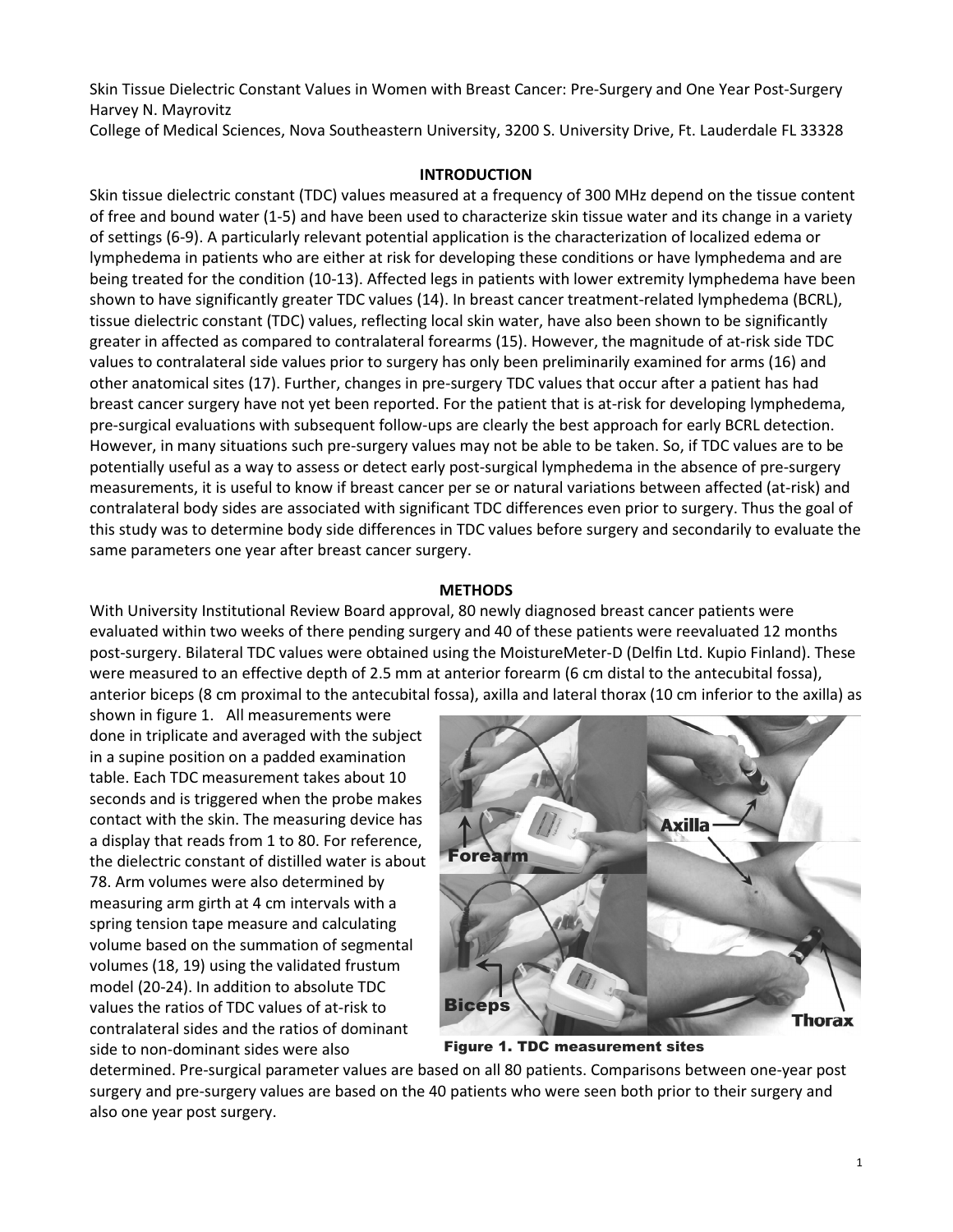### RESULTS

Patient Characteristics: Patient ages (N=80, all data reported as mean ± SD) were 59.7 ± 13.2 years with a range from 28 to 82 years. The reported dominant arm was the right arm in 73 of the patients (91.3%) with the

remainder reporting their dominant arm as the left (8.7%). The cancer was present in the breast of the dominant side in 40 patients (50%) and on the non-dominant side in 50% of the patients. Body mass index (BMI) for the group was 28.5  $\pm$  7.5 Kg/m<sup>2</sup> with a range from 17.8 to 48.1 Kg/m<sup>2</sup>. With respect to BMI classification, the percentage of patients considered to be obese (BMI>=30 Kg/m<sup>2</sup>) was 31%, considered to be overweight (BMI  $>= 25$  Kg/m<sup>2</sup> and  $< 30$  $\text{Kg/m}^2$ ) was 32.5%, considered to be normal weight (BMI  $>=$  18.5 Kg/m<sup>2</sup> and < 25 Kg/m<sup>2</sup>) was 35.1% and considered to be underweight (BMI <18.5 Kg/m<sup>2</sup>) was 1.4%. Patient ages



Figure 2. Pre-surgery TDC values: Cancer vs. healthy side

for those evaluated pre-surgery and also followed one year post-surgery (N = 40) were 57.8  $\pm$  12.5 years with a BMI of 28.5  $\pm$  6.9 Kg/m<sup>2</sup>; both parameters were insignificantly different from the pre-surgery group of 80.

Pre-surgery Parameters: For the pre-surgery group, absolute values of TDC ± SD were determined for each site for cancer vs. healthy sides (figure 2) and for dominant vs. non-dominant sides (figure 3). Comparisons between sides showed no significant difference between sides at any site for either cancer vs. healthy side or for dominant vs. nondominant side. However based on a general linear model analysis with site as the repeated measure, an overall significant difference (p<0.001) among sites was demonstrated with TDC values at each site significantly

Figure 3. Pre-surgery TDC values: Dominant vs. other side

different (p<0.001) from each other site. As shown in figures 2 and 3 the TDC value order from greatest to least was axilla > thorax > forearm > biceps.

Pre-surgery TDC Ratios: Because of variability in absolute TDC values among patients it is useful to determine the ratio of side-to-side TDC values. Table 1 summarizes these values for [at-risk/contralateral] side ratios and [dominant/non-dominant] side ratios for 80 pre-surgery patients. These ratios indicate near symmetry of TDC

| values between         |
|------------------------|
| paired sides with      |
| ratios insignificantly |
| different than unity.  |
|                        |

| Table 1.                |                                                                                                   | <b>Pre-Surgery TDC Ratios</b> |               |        |        |
|-------------------------|---------------------------------------------------------------------------------------------------|-------------------------------|---------------|--------|--------|
| Ratios Between Sides    | Arm Volumes                                                                                       | Forearm                       | <b>Biceps</b> | Axilla | Thorax |
| (At-Risk/Contralateral) | $0.993 \pm 0.052$   $0.999 \pm 0.094$   $1.014 \pm 0.158$   $1.029 \pm 0.194$   $0.995 \pm 0.119$ |                               |               |        |        |
| (Dominant/Non-Dominant) | $1.002 \pm 0.053$   0.991 $\pm$ 0.092   1.015 $\pm$ 0.150   1.052 $\pm$ 0.212   1.006 $\pm$ 0.120 |                               |               |        |        |

Forearm

It is notable that there were no significant differences in any of these ratios among anatomical sites. Pre- to One Year Post Surgery Changes: Figure 4 below shows pre and post surgery TDC and arm volume ratios



Figure 4. TDC Ratios: Pre and One Year Post Surgery

24.7 ± 3.5 **\ ● /** 2304 ± 723 2306 ± 741 **\ \ ●** 1<sub>25.0</sub> ± 3.7

 $22.0 \pm 3.4$   $\bullet$   $\left( \frac{1}{26.9 \pm 5.0} \div 27.0 \pm 5.1$   $\bullet$   $\left( \frac{22.0 \pm 4.3}{27.0 \pm 5.1} \right)$ 

Arm Volumes (ml)

 $27.0 \pm 5.1$ 

Axilla

Thorax  $\bigwedge$  Biceps

Forearm

**Other** Side

35.0 **±** 6.9 34.1 **±** 7.7

Dominant Side

Axilla

Biceps  $\vert \vert$  Thorax

for 40 patients who were seen both prior to surgery and also at one year post surgery. For the graphic the values in the boxes are mean ratios ± SD and bars are sem. Note the trend for an increase in all these parameters at one year but importantly only for the thorax TDC ratio and its absolute change was there a significant increase (p<0.001). The absolute

TDC values are summarized below.

N=40 PRE 1 YR PRE 1 YR PRE 1 YR PRE 1 YR mean 2193 2152 25.1 25.7 22.0 22.1 27.0 30.9 sd 615 591 3.6 4.7 3.4 4.5 5.0 7.4

VOLUME (ml) FOREARM BICEPS THORAX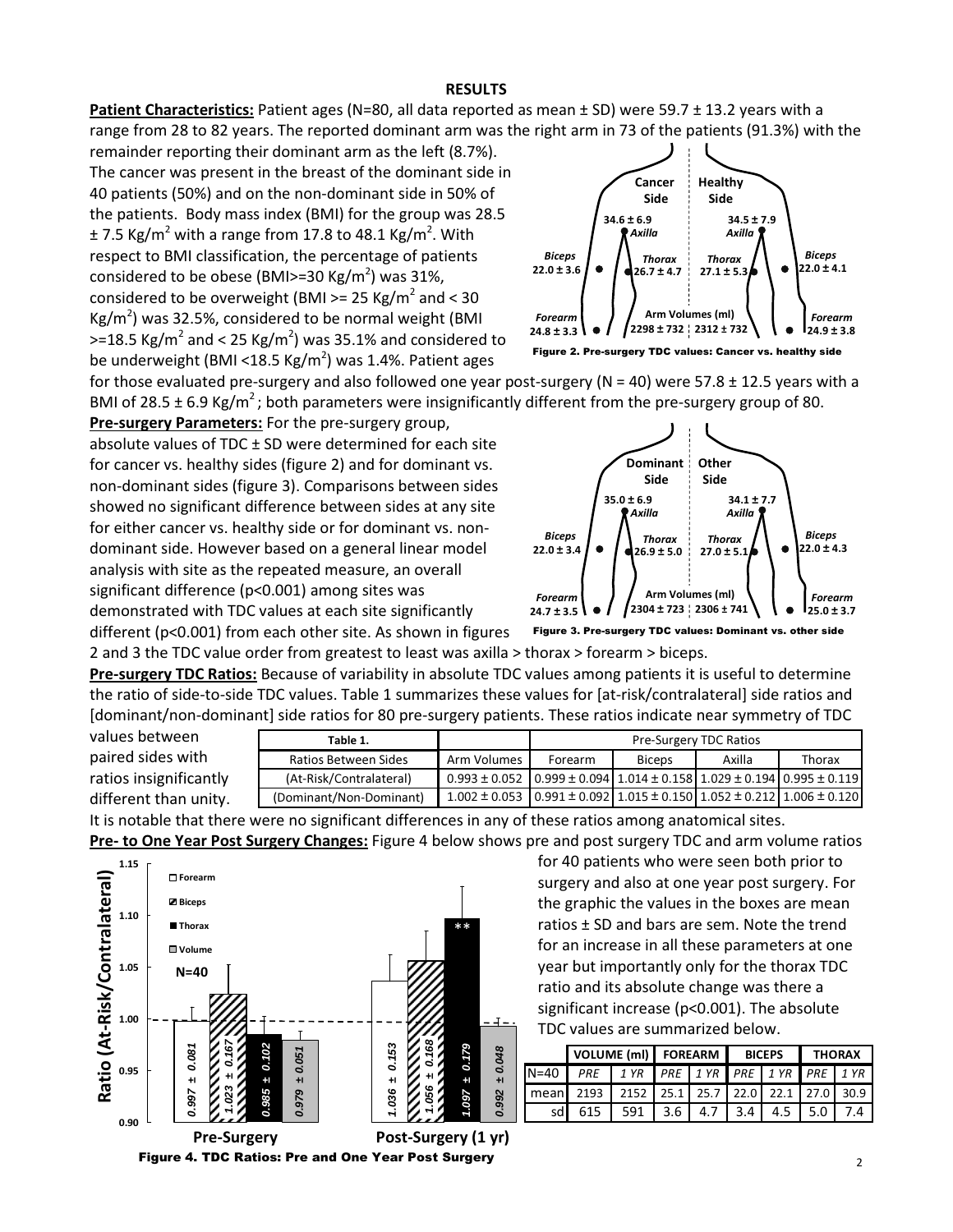## DISCUSSION and CONCLUSIONS

One of the main goals of the present study was to lay the ground work for the potential use of TDC measurements as a way to provide early detection of incipient lymphedema in at-risk patients. As one step in this process it was important to determine if the presence of the breast cancer itself significantly altered tissue water features of the at-risk side. The results of the present study indicate minimal differences between at-risk and contralateral sides as assessed via absolute TDC values and perhaps more importantly the observation that at-risk to contralateral side ratios are near unity and now have defined inter-patient variances. One aspect of the importance of this finding is its possible use when pre-surgery measurements are not done. Although presurgery measurements are clearly the most desirable with respect to detecting possible changes in a manner

schematized in figure 5, there are times and conditions that disallow pre-surgery measurements. However, armed with the knowledge of the presurgery "reference" values and their variance it may still be possible to make post surgical measurements that can be used to reasonably assess possible lymphedema emergence. One approach is to consider post-surgical measurements to be indicative of lymphedema when the ratio of at-risk to contralateral side values exceeds the reference groups mean value by a threshold amount equal to a multiple of the standard deviation (SD). Based on the present seminal



Figure 5. Approach to Earlier Detection and Intervention

findings this might best be applied to the thorax TDC ratio since it was the only ratio that significantly increased at one year post surgery. Choice of threshold at this time is arbitrary but using a threshold of 2.5SD would include more than 99% of cases and yield a detection threshold ratio of 1.29. The threshold ratio if forearms are used is 1.23. The accuracy of these ratios for predictive purposes needs prospective testing. However examination of the present data set indicates that at one year post surgery the thorax threshold was exceeded by 4 patients (10%) and of these patients, 3 showed at least a 10% increase in their arm volume ratio. This would tentatively suggest that the ratio is a good index arm volume increases and possibly more sensitive than either arm volume changes or other whole arm indicators.

In conclusion, the small and statistically insignificant differences between side-to-side parameter values determined prior to surgery suggests that if pre-surgery measurements are unavailable, subsequent differentials between sides that exceed established thresholds may, on average, be diagnostically useful. Based on the isolated elevation of the thorax TDC value at one year post-surgery, it may be that a first indication of incipient lymphedema occurs in thorax tissue. Potential early detection of tissue water changes in this area and other non-limb areas would be possible using the local tissue dielectric constant (TDC) measurement method. Based on a 2.5SD threshold, a thorax side-to-side TDC ratio of 1.29 and/or a forearm ratio of 1.23 may be useful to detect early subclinical lymphedema in persons treated surgically for unilateral breast cancer.

### ACKNOWLEDGEMENTS

The author acknowledges the contributions and offers thanks to the following individuals who have aided the present research in various ways.

Suzanne Davey, OTR/L, CLT-LANA, Luiza Caparelli, PT, Lidice Lopez, P.A. and Daniel Weingrad, M.D.